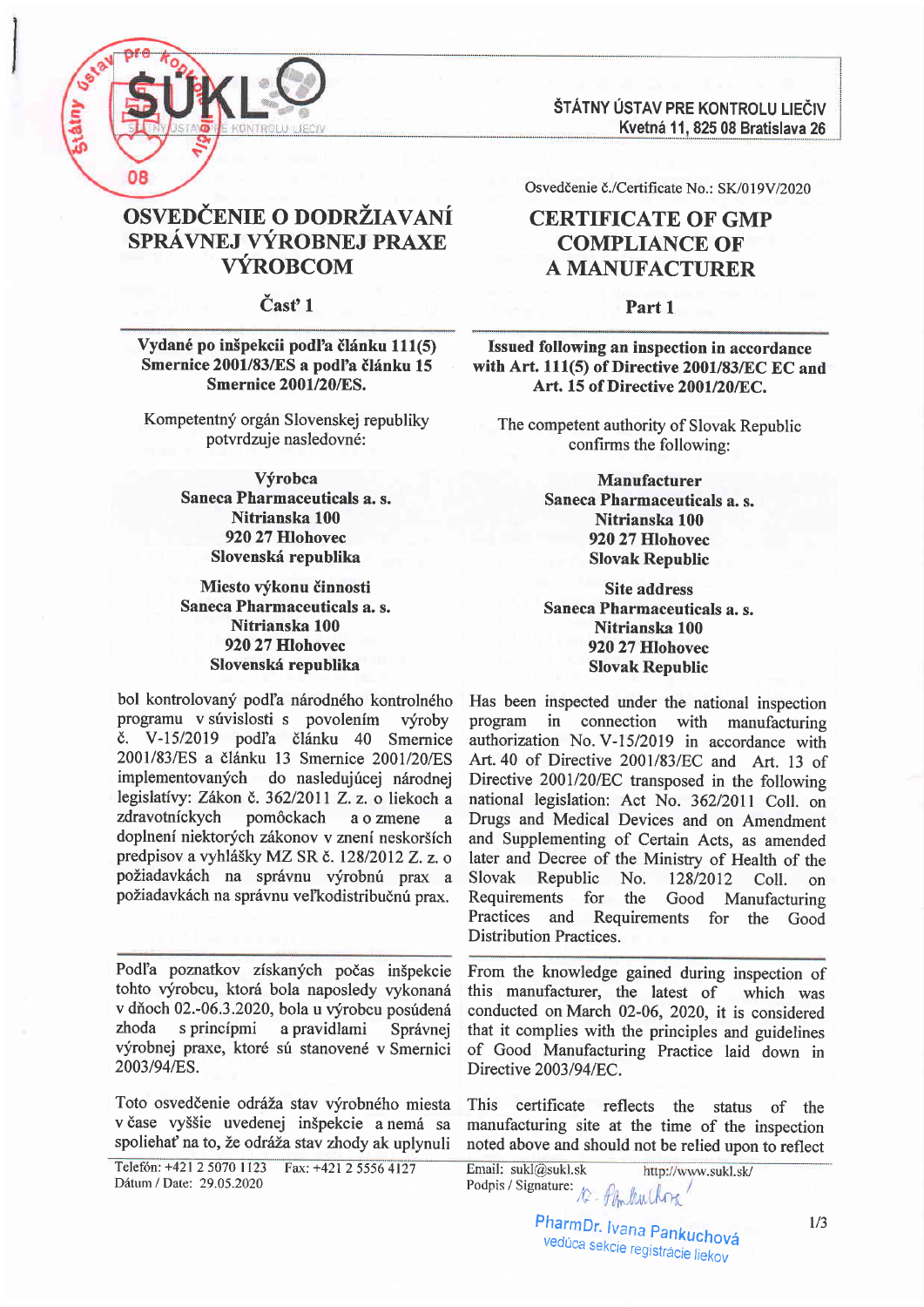#### ŠTÁTNY ÚSTAV PRE KONTROLU LIEČIV O KVETNÁ 11 0 825 08 BRATISLAVA 26 O SLOVENSKÁ REPUBLIKA

viac ako tri roky od dátumu tejto inšpekcie. Na základe pravidiel pre riadenie rizika, môže vydávajúca autorita skrátiť alebo predĺžiť platnosť osvedčenia uvedením tejto skutočnosti v časti Obmedzenia alebo vysvetľujúce poznámky.

Toto osvedčenie je platné iba ak obsahuje všetky strany a obidve Časti 1 a 2.

Pravosť tohto osvedčenia je možné overiť v EudraGMP. Ak sa osvedčenie v databáze nenachádza, kontaktujte prosím autoritu, ktorá osvedčenie vydala.

the compliance status if more than three vears have elapsed since the date of that inspection. However, this period of validity may be reduced or extended using regulatory risk management principles by an entry in the Restrictions or Clarifying remarks field.

This certificate is valid only when presented with all pages and both Parts 1 and 2.

The authenticity of this certificate may be verified in EudraGMP. If it does not appear, please contact the issuing authority.

### $\text{Čast}' 2$

#### Part 2

| Humánne lieky                                                                                                                                                                                                                                                                                                                                                        | <b>Human Medicinal Products</b>                                                                                                                                                                                                                                                                                                                                         |
|----------------------------------------------------------------------------------------------------------------------------------------------------------------------------------------------------------------------------------------------------------------------------------------------------------------------------------------------------------------------|-------------------------------------------------------------------------------------------------------------------------------------------------------------------------------------------------------------------------------------------------------------------------------------------------------------------------------------------------------------------------|
| Skúšané produkty na humánne použitie                                                                                                                                                                                                                                                                                                                                 | Human Investigational Medicinal Products                                                                                                                                                                                                                                                                                                                                |
| <b>VÝROBNÉ OPERÁCIE</b><br>1<br>-LIEKY                                                                                                                                                                                                                                                                                                                               | <b>1 MANUFACTURING OPERATIONS</b><br>- MEDICINAL PRODUCTS                                                                                                                                                                                                                                                                                                               |
| 1.2 Nesterilné lieky                                                                                                                                                                                                                                                                                                                                                 | 1.2 Non-sterile products                                                                                                                                                                                                                                                                                                                                                |
| 1.2.1 Nesterilné lieky (spracovateľské operácie<br>pre nasledujúce liekové formy)<br>1.2.1.1 Tvrdé kapsuly<br>1.2.1.2 Mäkké kapsuly<br>1.2.1.5 Kvapaliny na vonkajšie použitie<br>1.2.1.6 Kvapaliny na vnútorné použitie<br>1.2.1.8 Iné tuhé liekové formy (šumivé<br>tablety, orodispergovateľné tablety,<br>pelety)<br>1.2.1.11 Polotuhé lieky<br>1.2.1.13 Tablety | 1.2.1 Non-sterile products (processing operations<br>for the following dosage forms)<br>1.2.1.1 Capsules, hard shell<br>1.2.1.2 Capsules, soft shell<br>1.2.1.5 Liquids for external use<br>1.2.1.6 Liquids for internal use<br>1.2.1.8 Other solid dosage forms (effervescent<br>tablets, orodispersible tablets, pellets)<br>1.2.1.11 Semi-solids<br>1.2.1.13 Tablets |
| 1.2.2 Certifikácia šarží                                                                                                                                                                                                                                                                                                                                             | 1.2.2 Batch certification                                                                                                                                                                                                                                                                                                                                               |
| 1.4 Iné lieky alebo spracovateľská činnosť                                                                                                                                                                                                                                                                                                                           | 1.4 Other products or processing activity                                                                                                                                                                                                                                                                                                                               |
| 1.4.1 Výroba:<br>1.4.1.1 Rastlinných liekov<br>1.5 Balenie                                                                                                                                                                                                                                                                                                           | 1.4.1 Manufacture of:<br>1.4.1.1 Herbal products<br>1.5 Packaging                                                                                                                                                                                                                                                                                                       |
| 1.5.1 Balenie do vnútorného obalu<br>1.5.1.1 Tvrdé kapsuly<br>1.5.1.2 Mäkké kapsuly<br>1.5.1.5 Kvapaliny na vonkajšie požitie<br>1.5.1.6 Kvapaliny na vnútorné použitie<br>1.5.1.8 Iné tuhé liekové formy (šumivé<br>tablety, orodispergovateľné tablety,<br>pelety)<br>1.5.1.11 Polotuhé lieky<br>1.5.1.13 Tablety                                                  | 1.5.1 Primary packing<br>1.5.1.1 Capsules, hard shell<br>1.5.1.2 Capsules, soft shell<br>1.5.1.5 Liquids for external use<br>1.5.1.6 Liquids for internal use<br>1.5.1.8 Other solid dosage forms (effervescent<br>tablets, orodispersible tablets, pellets)<br>1.5.1.11 Semi-solids                                                                                    |
|                                                                                                                                                                                                                                                                                                                                                                      | 1.5.1.13 Tablets                                                                                                                                                                                                                                                                                                                                                        |

Telefón: +421 2 5070 1123 Fax: +421 2 5556 4127 Dátum / Date: 29.05.2020

Email: sukl@sukl.sk Podpis / Signature:  $\overline{M}$ 

http://www.sukl.sk/ Pam Hulford

PharmDr. Ivana Pankuchová vedúca sekcie registrácie liekov